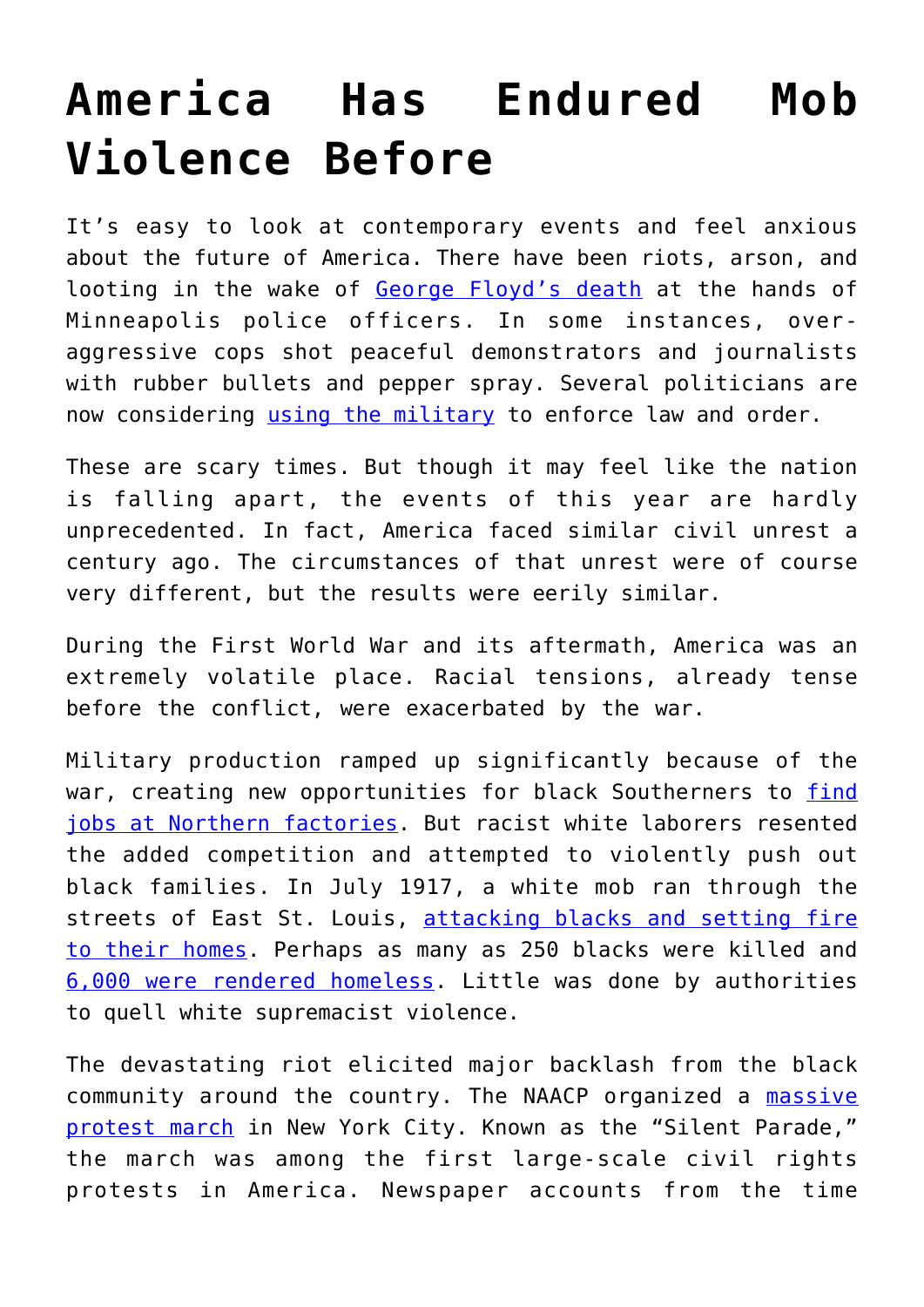[described](https://timesmachine.nytimes.com/timesmachine/1917/07/29/96262006.pdf) the march as "one of the most quiet and orderly demonstrations ever witnessed on Fifth Avenue." No violent confrontations between the marchers and the police were reported.

The Silent Parade went smoothly and peacefully, but unfortunately it was an outlier. Stoked by war fever, civil rights went out the window almost as soon as war was declared. Civil unrest and government repression quickly became normalized almost everywhere.

In May 1917, the Selective Service Act forced millions of young men to register for military service. Those who failed to register were subject to imprisonment.

To ensure draft compliance, the federal government initiated so-called "slacker raids." In the fall of 1917, a combination of federal agents, local police, and vigilante recruits rampaged through New York City and northern New Jersey and rounded up more than [50,000 draft-age men](https://guides.loc.gov/chronicling-america-wwi-draft) at gunpoint. Though most of the detainees were eventually set free, at no point were they granted anything resembling due process.

The vigilante thugs who helped the authorities were part of a group called the American Protective League (APL). An unofficial arm of the Justice Department, the APL was essentially a terrorist organization far worse than Antifa. Its mission was to spy on and harass American citizens engaged in "unpatriotic" activities. They routinely conducted raids without obtaining warrants and reported on their neighbors with all the energy of the Nazi Gestapo. As historian G. J. Meyer [writes,](https://www.google.com/books/edition/_/Niq6DAEACAAJ?hl=en&gbpv=1&bsq=intrusive) the APL was "the most intrusive and farreaching…threat to free speech and the right of assembly in the history of the United States."

Whereas some politicians in 2020 may [excuse rioting and](https://www.city-journal.org/ny-political-leaders-rationalizing-rioting-looting) [looting](https://www.city-journal.org/ny-political-leaders-rationalizing-rioting-looting) (while others advocate for [shooting the looters\)](https://twitter.com/realDonaldTrump/status/1266231100780744704), 100 years ago mob violence was openly and regularly encouraged.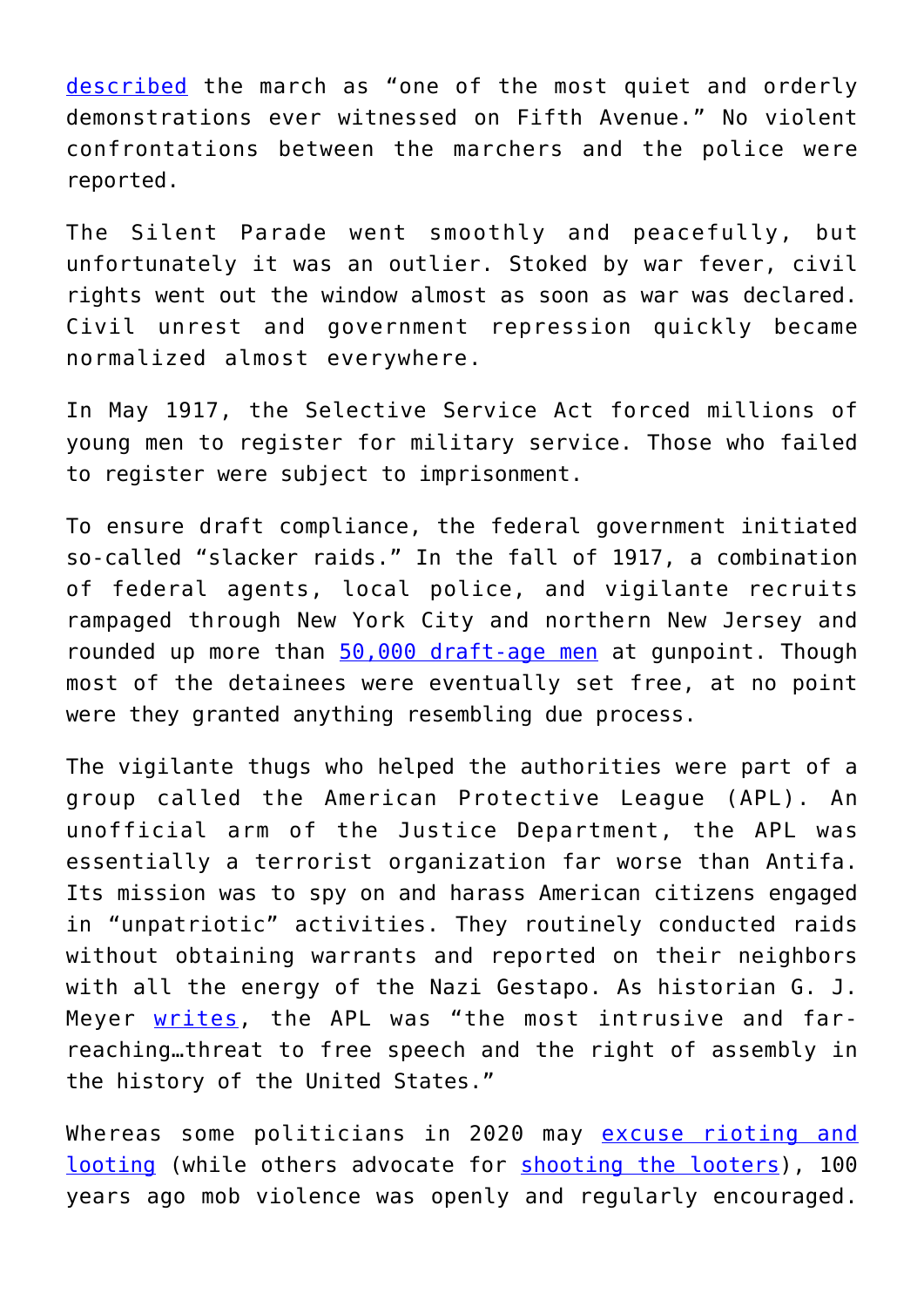Speaking about dissenters, then-Attorney General Thomas Gregory [said](https://www.google.com/books/edition/_/Niq6DAEACAAJ?hl=en&gbpv=1&bsq=thomas%20gregory), "May God have mercy on them, for they need expect none from an outraged people and an avenging Government."

Similarly, former president Teddy Roosevelt [publicly called](https://books.google.com/books?id=8CLrARjmsAgC&pg=PA235&lpg=PA235&dq=teddy+roosevelt+says+la+follette+should+be+hung&source=bl&ots=KtVmw4h2bs&sig=ACfU3U2Iu4s12FxiIbzqI_EIrM5Itm9Z3A&hl=en&sa=X&ved=2ahUKEwiC6r6mwuTpAhUCH80KHZS6AWAQ6AEwAHoECAcQAQ#v=onepage&q=teddy%20roosevelt%20says%20la%20follette%20should%20be%20hung&f=false) for a sitting senator to be hung. The senator's crime? Criticizing the war.

Government repression of freedom of speech continued even after the conclusion of the war. While we watch in horror as police in 2020 [push journalists around and threaten to arrest](https://www.youtube.com/watch?v=NN8ISwuiX68) [them,](https://www.youtube.com/watch?v=NN8ISwuiX68) in 1919 the federal government actively censored publications it didn't like, particularly black publications. One month, the Justice Department invoked its powers under the Espionage Act to halt the distribution of W. E. B. Dubois' magazine *The Crisis*.

In the South, there were intense calls to ban *The Chicago Defender*, a newspaper which reported on lynchings and exposed the cruelty of Jim Crow society. After a mob gathered in a Texas town and prepared to burn down the house of a *Defender* reporter, local police [ordered](https://www.google.com/books/edition/_/a7UMG78Z9i0C?hl=en&gbpv=1&bsq=longview) that all undistributed copies of the paper be destroyed.

None of these historical reflections are meant to belittle the inequities confronted by Americans in 2020; neither are they meant to downplay the significance of contemporary efforts to reform the criminal justice system.

But reflecting on the past should be able to offer us some perspective. No matter how chaotic our country may appear to be at the moment, we ought to remember that things were often far worse for our ancestors. Keeping our history in mind may help relax our anxiety about the future of America, while allowing us to confront our problems with a sober and morally resolute attitude.

—